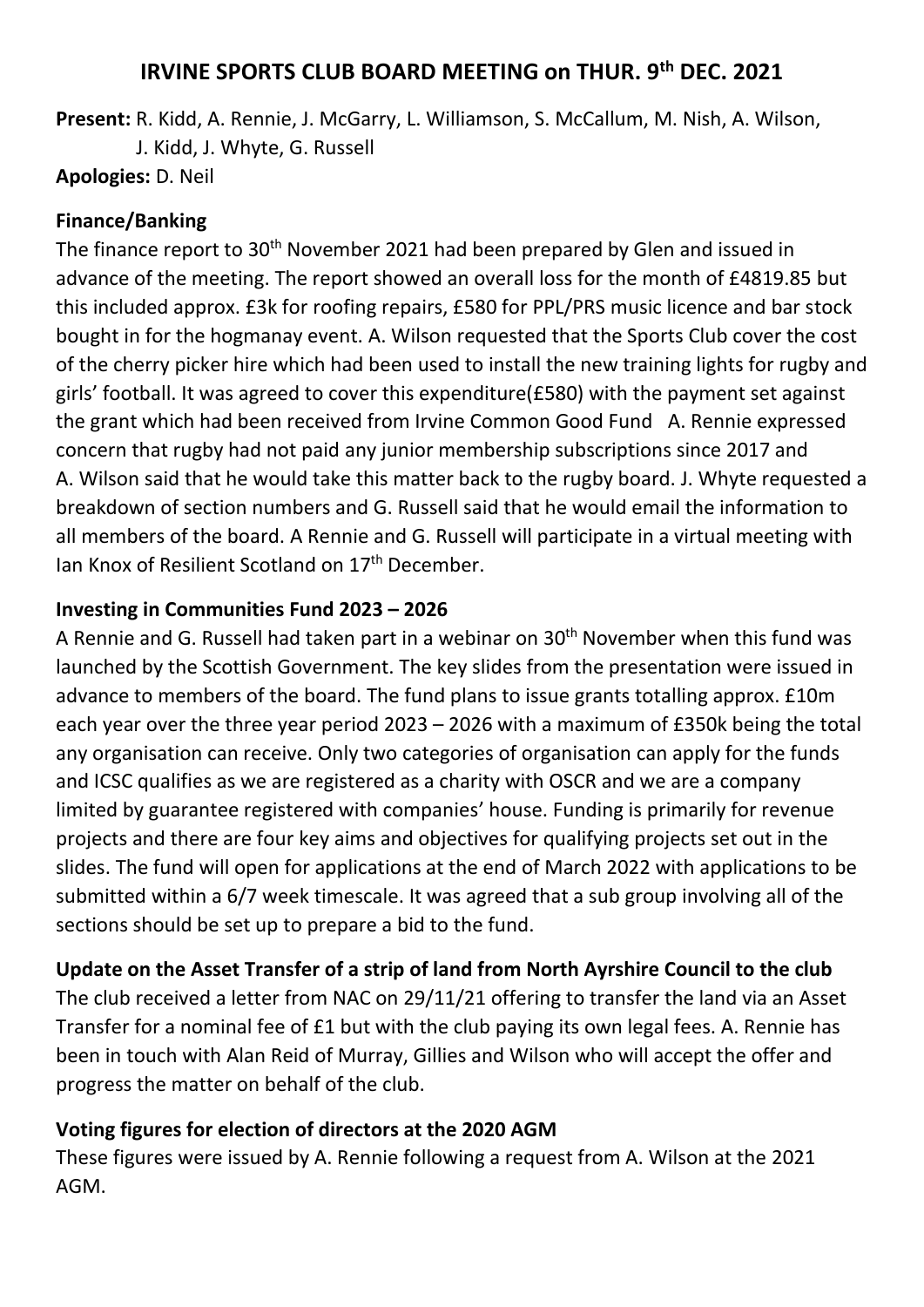## **Request for Scotrail/AMCO to access playing fields to undertake work on railway bridge**

The club has been contacted (via G. Russell) regarding access to the railway bridge which crosses the river at the north west corner of the club's land. In view of the club's previous negative experience of reinstatement to playing surfaces caused by access work in 2015 it was agreed that no vehicle access would be allowed until a formal written agreement is in place and G. Russell will ensure that the companies involved are clearly aware of the Sports Club's position.

#### **Development Manager report**

G Russell had issued a comprehensive report to board members in advance of the meeting. His report covered: staffing; ventilation grants; proposed changes to the front reception area; bar supplies; Xmas opening times; possible new room lets; Time to Talk project; Heartstart and potential environmental projects. A. Rennie commended Glen on his work, particularly on maintaining a full complement of staff in face of a number of challenges.

#### **Building maintenance**

A Wilson pointed out that the showers had run out of hot water during days when both  $1<sup>st</sup>$ and 2<sup>nd</sup> XV teams were playing at home. A. Rennie realised that only one of the three water heaters had been switched on following the lockdown period and said that the situation would now be rectified.

#### **Ground maintenance**

The tractor is now back in operation but the club has still to receive an invoice from Hamilton Brothers for the work.

## **Update on proposal to develop bowling green area**

Six x 10m lighting columns have now been ordered from Mallatite at a cost of £3,105.

## **Letter from Stuart Neil on behalf of Friday 5 o'clock club**

A letter of complaint had been received from Stuart Neil objecting to the Friday 5 o'clock club now only being open on one Friday per month – a copy of the letter had been issued in advance to all board members. After discussion it was agreed that the secretary would write back to Stuart outlining why the board had adopted this position but pointing out that the board was hoping to create better opportunities for all members to be able to socialise at the club in the future. A copy of the secretary's letter to Stuart is included with these minutes.

## **Playing Sections and Gym**

**Cricket -** a grant of £7,750 has been secured for the pavilion upgrade project with decisions awaited on a further £13k. Indoor winter training is ongoing and a dinner is planned for 29<sup>th</sup> April.